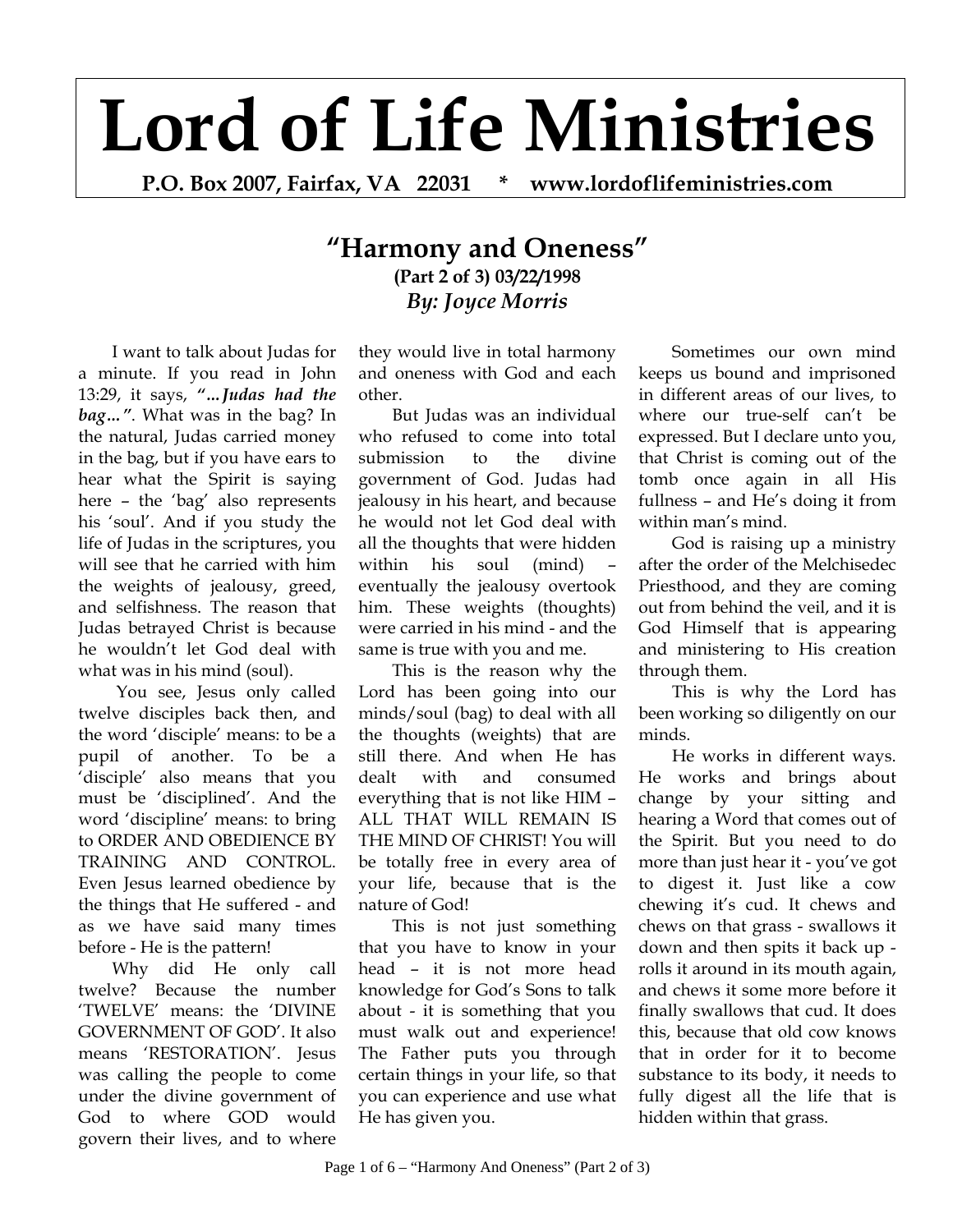When you partake of the Word, you need to keep going over it again and again meditating on it, and digesting it to where it becomes substance and takes on form (becomes part of you). This is one of the ways that God is bringing about deliverance and transforming your mind.

Another way that God works to transform your mind, is by His going into your mind with a "sword" (the Word and Spirit). In Hebrews 4:12 says, *"For the word of God is quick, and powerful, and sharper than any twoedged sword, piercing even to the dividing asunder of the soul and spirit, and of joints and marrow, and is a discerner of the thoughts and intents of the heart."* 

He divides what is of the soul from that which is Spirit/God. He divides your mind from the **mind of Christ.** He divides the lies (those things which are false) from the **Truth**, the temporal from the **Eternal**, and death from **Life**. And **He does all this through the WORD AND THE SPIRIT - TRUTH!** He exposes what is hidden in your heart - in the subconscious of your mind, and He consumes those things that keep you from seeing the truth.

When God is getting ready to deal with something in your mind/soul (an area of your life), you'll know it - because He always brings it to the surface. Thoughts from that area of your life will bombard your mind to where they will take away your peace and joy.

Sometimes you get bombarded with thoughts in your mind, but you are able to take those thoughts captive and

push them out of your mind. You begin to worship the Father within and pray - and you are able to get right back in the Spirit and experience His peace again.

But if those thoughts keep coming to mind over and over again, then it's because God is trying to get you to take a look at something that is still in your soul. Things that have been stored in the subconscious of your mind that have not been dealt with – even things that have been passed down from your generations. For as long as you continue to yield to those thoughts, or just try to ignore what the Father is trying to point out to you - they will recur again and again, taking away your peace until you are ready to yield to Him and say, "Yes, Lord! I don't care what it takes, but go into that area of my life and consume it!"

As you grow and mature in the Lord, you can go within and let God deal with some of these areas yourself. However, some areas are too strong and God will use the corporate body to deal with them. This is the reason why we spend so much time here letting the Lord minister to different individuals, because we want everybody to come into what the Father has for them. We don't want anybody to miss out on their full inheritance in Christ.

I asked the Lord about the door being closed. And He showed me in the Spirit, that the stubborn and the unfaithful are those that are foolish and continue to yield to their five senses. They are as the five foolish virgins that had no oil in their lamps. They have not allowed God to deal with what is

in their mind, and because there are still things in their mind that distract them from the mind of Christ - they keep going out to the external realm. They have not awakened as to who their trueselves are and just go with the flow of whatever comes into their mind!

(If you re-read our newsletter on "The Door Is Being Shut", it goes into much greater detail on who the five "foolish" and five "wise" virgins are. If you don't have a copy, please contact us and we can send you one.)

Well bless his heart, but Peter did the same thing after Christ went to the cross. In John 21:3-4 Peter was with some of the other disciples, and it says, *"Simon Peter saith unto them, I go a fishing. They say unto him, We also go with thee. They went forth, and entered into a ship immediately; and that night they caught nothing. But when the morning was now come, Jesus stood on the shore: but the disciples knew not that it was Jesus."* You see Peter forgot who he was, and he never asked God if he could go fishing. He didn't even ask God where to go.

We know that Jesus is the pattern Son. And it says in Romans 8:29, *"For whom He did foreknow, He also did predestinate to be CONFORMED TO THE IMAGE OF HIS SON, that He might be THE FIRSTBORN AMONG MANY BRETHREN."* Well Jesus was here to do the will of His Father. We are to be even as the creatures in Ezekiel 1:12 - which are really representative of the Overcomers on this side and on that side/the Sons of God. And it says, *"And they went every one straight forward: WHITHER THE SPIRIT*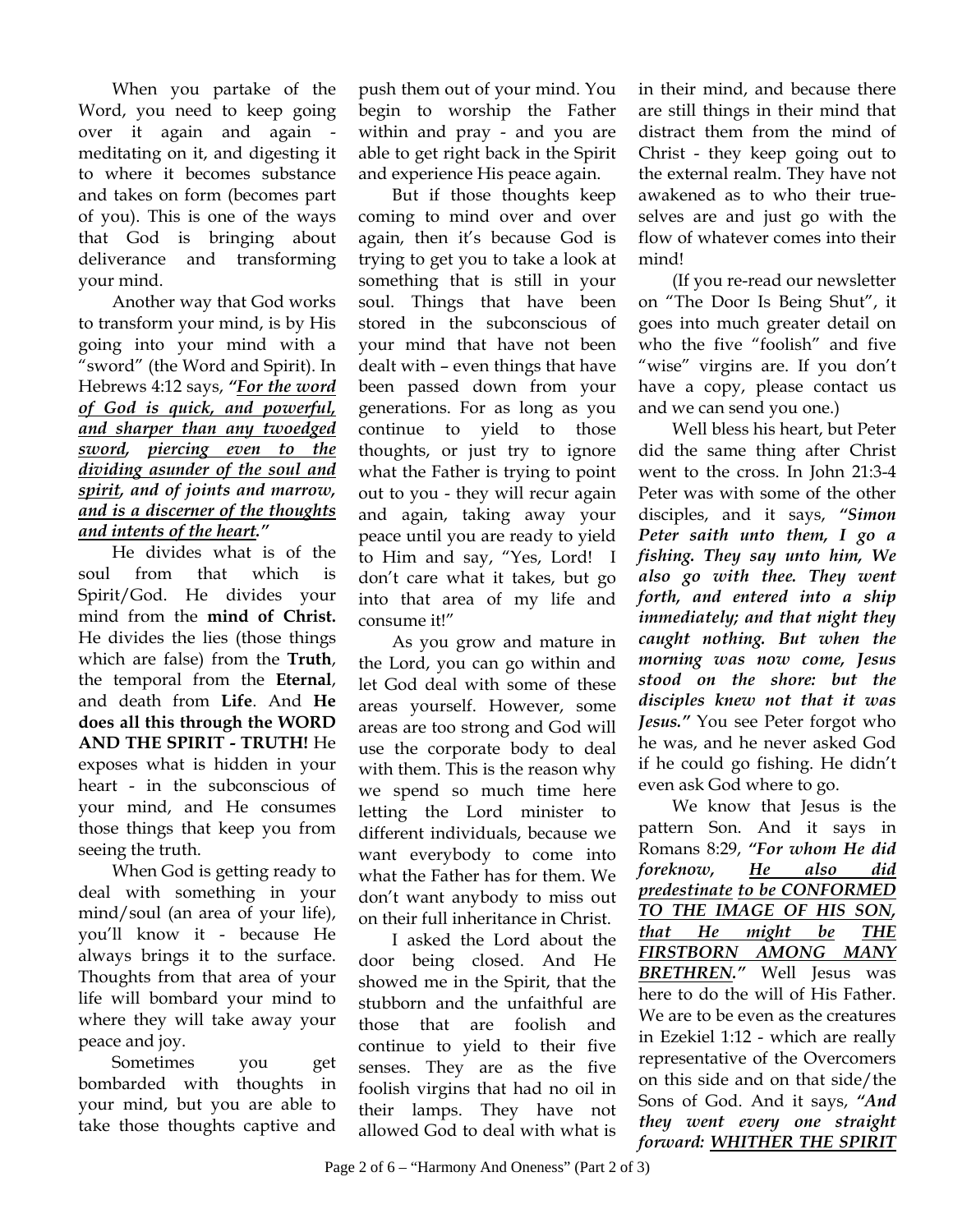## *WAS TO GO, THEY WENT; AND THEY TURNED NOT WHEN THEY WENT."*

**If you want God to be in control of your life, then you can't just go anywhere and do anything you feel like.** If God doesn't tell you to go, and you go without His permission, then you really don't know who you are and what you are called to do. If you still go out and do this and do that without His permission, it's because you're still yielding to the lusts of the flesh.

It says that, *"the wages of sin is death."* Generally what happens is a process of you declining out of the Spirit. And it can happen so subtly and so quickly that you aren't even aware of it.

God knows it takes stages of growth for us to come under His full control and into that oneness with Him. And even before Jesus went to the cross, He knew what Peter was going to do. He knew that Peter still didn't have the full understanding of who he was and what God had called him to.

So Peter said, *"I go a fishing."* Well, sometimes when you listen to your self-will, you take a lot of other people along with you. And when Peter said, *"I go a fishing"*, it was also an invitation to the other disciples. He was saying, "Come on boys, let's go fishing!" And the others just followed right along and said, *"We also go with thee."*  They just went with the flow, and listened to the serpent talking through Peter. And just like Peter, they never asked God if they could go, or where to go.

You see, when you choose to listen to your self-will, and you want to yield to the lusts of the

flesh/the desires of the mind/soul – it usually makes you feel a little better if you can get someone to go along with you. It's much easier when you have someone else to go along with you, because then you're not out there alone. It makes you feel more secure in your mind, because you can say, "Well they're doing it to." Your soul may say to you, "I don't want to be here all by myself - so I'll get some others to agree with me on this. I'll get them to support my thoughts and my self-will, and we'll just all feed on our flesh together!"

And this is what "Christians" still do today! The serpent is still saying, "You can serve two masters. You can live in two worlds! You can live in the Kingdom of God - and live in the world at the same time! Yes, you're the children of the light but you can also fellowship with the people who are in darkness! It's okay to hang out and fellowship with them! You can commune with them - and do the same things that they're doing!" That's what the serpent tells you – and when you listen to it (your self-will), and become one with what it is saying – you get off track and fall out of the Spirit. When you do this, it's because you're still suffering from amnesia and don't know who you really are. And this is the reason why it takes stages of growth to awaken you and cause you to remember who you are in Christ.

Now, one thing that was really interesting about Jesus' water baptism, was it was not a "doctrine" water baptism. In other words, it wasn't done by church tradition according to the doctrines of men. The timing of His baptism wasn't chosen by man - it wasn't even for Jesus to choose. It was done in God's timing, and in the way that He had ordained it to be.

You see Jesus was called to be the Son of man. But in order for Him to be the Son of man - He first had to come to a place of walking in total oneness with the Father. At the age of thirty His mind had become fully awakened. He knew who He was and why He was here.

Even at the age of 'twelve' Jesus had begun to wake up and understand who He was. At the age of 'twelve', He came into the awareness in His mind that He needed to come into a place of walking under the divine government of God. He knew that He needed to come into a place of walking in harmony and oneness with His Heavenly Father. He even spoke to His natural mother and father and said, *"I must be about my Father's business."* Jesus knew that His natural mother and father, and His brother and sisters were not to pull on him anymore.

Jesus understood all this at the young age of twelve – but many of God's Sons still haven't gotten it today. They haven't woken up yet as to who they are – they still have amnesia. Because if they had truly awakened and become one with the knowledge of who they are in the Father and if they had a true understanding of their inheritance in God - then these things wouldn't pull on them.

There are many that have this knowledge in their heads –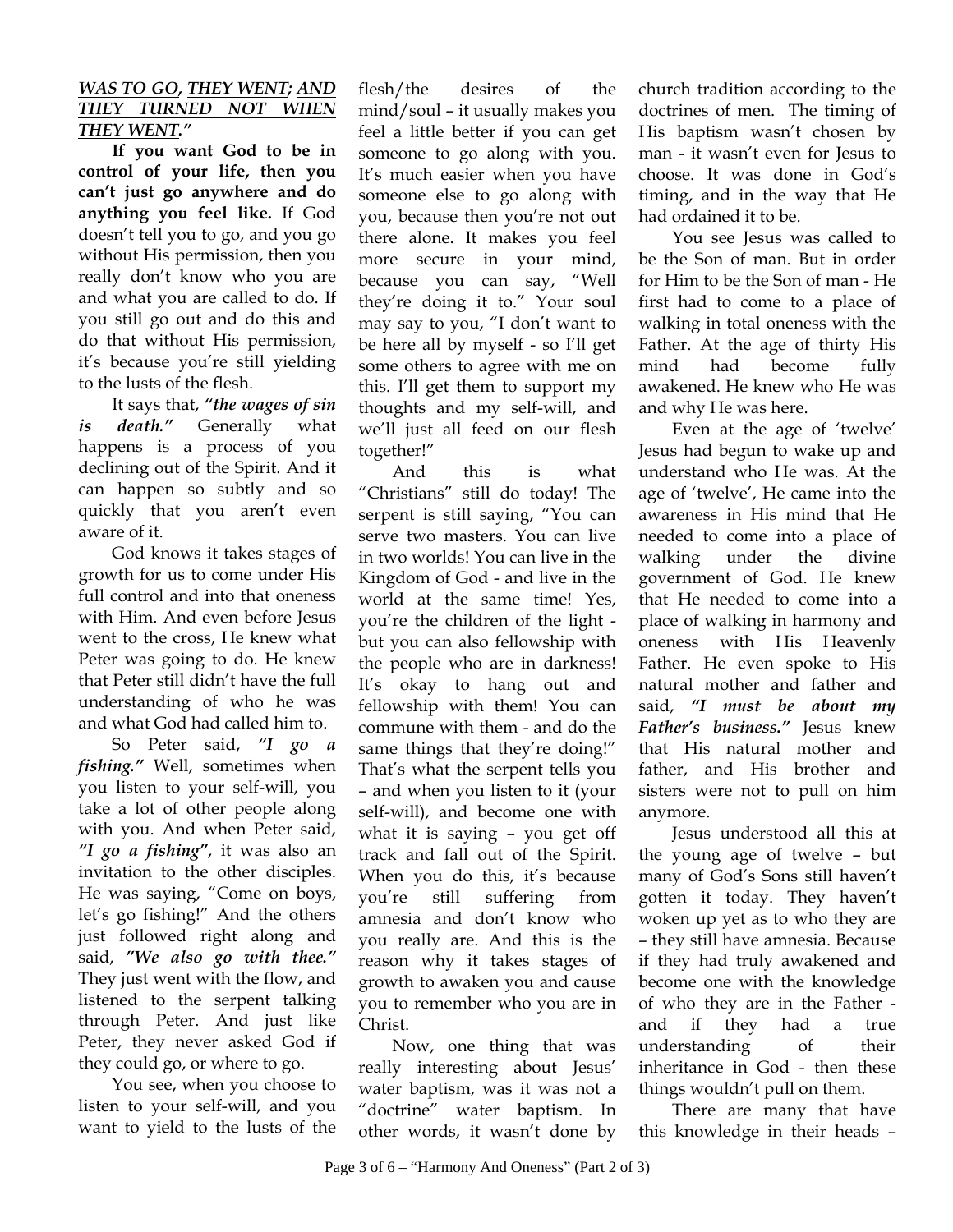but they have not become one with it. They are not walking in it. They are not using what God has already given them. They have not come under the divine government of God – and they have not learned to walk in that oneness with the Father.

Jesus knew at the age of twelve, that He was no longer to identify Himself with the flesh – that He was only to identify Himself with the Spirit – because that's who His true-self IS. And just like Jesus, we have to know who we are and become one with it.

Head knowledge means nothing unless you put it into use. We must walk in it and become one with it (the Word and Spirit) in order for it to bring forth life and change. When we walk in oneness with the Father AS CHRIST - we no longer identify ourselves with the flesh because our true-self is Spirit

 None of us are totally there yet, but the deeper we go in God, and the more we allow Him to transform our minds – the less and less we are drawn out of the Spirit by the cares of this world.

The baptism that Jesus received, was really a baptism after the order of Melchisedec Priesthood. Many years ago when the Father began to awaken me to this, He spoke to me and said, "Joyce, you've been baptized three times, but you've never received the right one!" And I said, "God, what are you talking about?"

You see, I got baptized in the Baptist Church - then later I got baptized in the Full Gospel Church - and later I got baptized again because I was backslidden. (I was really trying to get it right!)

But the Lord said, "Joyce. The baptism I want to give you is in My Day - as I have spoken it to be - and it will be done by My Spirit - not by tradition according to the doctrines of men, or because you think you have to. And, Joyce, this time you will have the understanding of what's going to take place when you go into that water - and it will be Me! Then just as Jesus did, you will immediately go into the wilderness."

Sure enough, every individual (including myself) that I've seen baptized after the order of the Melchisedec Priesthood, has immediately gone into the wilderness (in their mind).

**The wilderness is necessary to prove you, try you, and test you. It is to reveal the son of perdition!** 

So I asked God, "Who is the son of perdition?" He said, "The son of perdition is in the temple, trying to make himself as god. The son of perdition is the selfwill." You need to understand that anything you bow down and yield your will to, becomes a god to you. Your self-will has been a god to you.

The word says, *"Thou shalt have no other gods before me."* Meaning your self-will cannot be before God in your life.

God is sick and tired of your self-will sitting in the temple. He's had His fill! This is the reason why He's consuming the sacrifice. And when the sacrifice is completely consumed, there'll be no more self-will in the temple.

Even though there are still some areas in your soul that are not like the nature of Christ, you need to recognize that THOSE

THOUGHTS ARE NOT WHO YOU ARE – THEY ARE NOT THE REAL YOU! YOU ARE NOT TO IDENTIFY YOURSELF WITH THOSE THINGS ANY LONGER!

It says in 2Corinthians 5:17, *"Therefore if any man be IN CHRIST, HE IS* (present tense) *A NEW CREATURE: old things ARE* (present tense) *passed away; behold, ALL THINGS ARE* (present tense) *BECOME* (or have already become) *NEW."* 

**God sees you FINISHED - IN HIM – NOW! When He looks at you HE SEES HIMSELF!** But as long as you identify yourself with the old man (old things), you will continue to walk in that state of amnesia, according to your five senses in the outward appearance of things, according to your own understanding, and be ruled by the son of perdition (your self-will)! You will not be able to express the Christ or come into your full inheritance in God!

**You see, when you are fully awakened as to who you are IN GOD (NOW), you will begin to LIVE in the understanding that GOD has already dealt with**  (past tense) **your self-will on the cross! And all that is left for the full manifestation of what He has done, and the FULLNESS OF ALL THAT HE IS (and you are) TO BE MANIFESTED OPENLY TO CREATION, is for you to WALK IN THESE TRUTHS - IN HIM AND, AS ONE WITH HIM!** 

**We are to walk in these truths now! We need to be one with the reality of who we are IN GOD - NOW! Because when you begin to walk in the truth and understanding of who you really are in God NOW – AS HE SEES YOU, AND HAS DECLARED IT TO BE – then**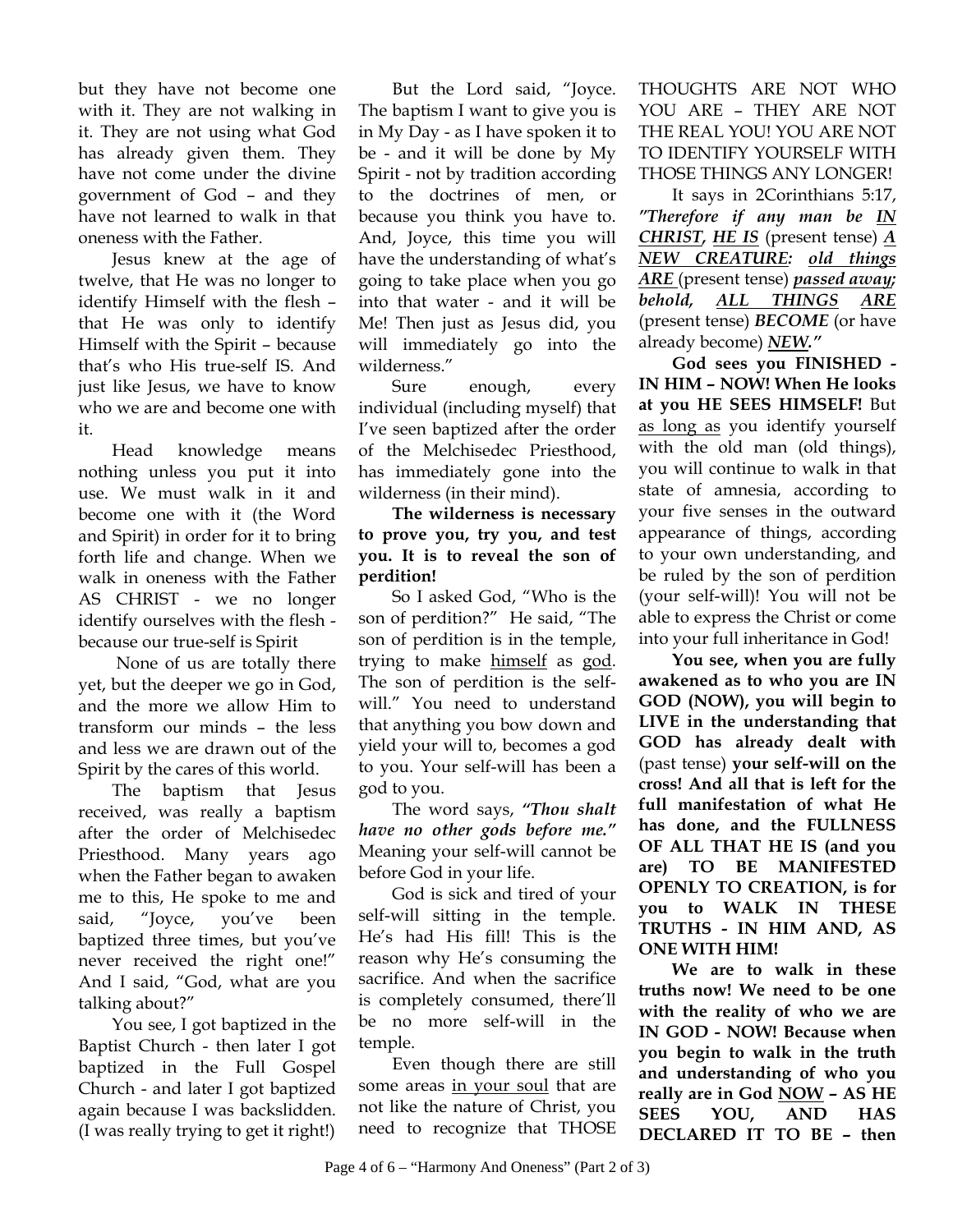**you will be able to say with out any doubt or unbelief in your mind, "I know who I am! I'm Christ in the earth!"**

Paul wrote in 1Corinthians 3:23, *"And ye are Christ*(*'s*)*; and Christ is God*(*'s*)*."* He is not only saying that we belong to Christ, and Christ belongs to God – He is saying, **"in the same way as"**. Well the Word says that **Jesus** (**Christ**) and the Father **ARE ONE!** Well **"in the same way as" Christ and the Father ARE ONE – WE ARE ONE WITH CHRIST! THIS IS WHO YOU ARE! You cannot separate Christ from the Father, anymore than you can separate Christ from WHO YOU ARE!** *"Christ in you, the hope of glory."* **That's your true-self**.

Paul understood these things and wrote in Galatians 2:20, *"I am crucified with Christ: nevertheless I live* (he understood that his true-self is Christ)*; yet not* I (he was no longer identifying himself with the old man/old things/his self-will)*, but Christ liveth in me: and the life which I now live in the flesh I live BY THE FAITH OF THE SON OF GOD* (it wasn't even the "old" Paul's "faith" that he was living by – IT WAS CHRIST'S FAITH THAT HE LIVED BY)*, who loved me, and gave Himself for me."*

Christ is to live through us every day, and when we yield to Christ (our true-self), then He is being expressed to all that we come in contact with.

However, when we get in our self-will, it is not Christ that is living through us. When we yield to our self-will, we cannot be the Light to others, nor can Christ express Himself to mankind through us in the way that God wants to do.

How is it that Jesus could be tempted in the wilderness? In James 1:13-14 it says, *"Let no man say when he is tempted, I am tempted of God: FOR GOD CANNOT BE TEMPTED WITH EVIL, neither tempteth he any man: But every man is tempted, when he is drawn away of his own lust and enticed."* God could not be tempted, but the man Jesus could be! You see, Emmanuel (Christ) was in the flesh – God was in the man Jesus. Jesus was the Son of man walking in the earth, just like you and me. He had to go to the bathroom and eat, just like you and me. He learned obedience through the things that He suffered, just like you and me. He was tested, tempted, and tried in every area of His soul (mind), just like you and me – and yet He never sinned. Why didn't Jesus sin?

We know that Jesus was tempted, because the Word says that after He was baptized, *"Then was Jesus led up of the Spirit into the wilderness to be tempted of the devil. And when He had fasted forty days and forty nights, He was afterward an hungered. And when the tempter came to Him, he said…"* Who was the tempter? Who or what was tempting Him? Satan! Who is Satan? Adam! The self-will!

If you go back to James 1:13- 14 it said, *"…for God cannot be tempted with evil, NEITHER TEMPTETH HE ANY MAN: BUT EVERY MAN IS TEMPTED, WHEN HE IS DRAWN AWAY OF HIS OWN lust and enticed."* Read it very carefully. **God cannot tempt you**... **but every man is tempted when he is drawn away by HIS OWN lust**. It is talking about the lust of the flesh. So in fact, the man Jesus,

was tempted in the wilderness by the lust (or desires) of His own flesh. (Yet without sin!)

For forty days and forty nights, he fasted – meaning He refused to eat or partake of His flesh. And when you walk in oneness with the Father, you are not eating of the flesh. Jesus refused to eat of the flesh (His self-will). He would not yield to his emotions, feelings, desires, wants or anything! He would only yield to the oneness of God and to His true-self - which is Christ!

Why was He never tempted again? Because **HE WAS YIELDING TO THE ONENESS OF GOD AND TO HIS TRUE-SELF! HE HAD COME INTO A PLACE OF TOTAL ONENESS WITH THE FATHER, AND HE KNEW WHO HE WAS!**

I know that there are times when you walk around with much confidence and peace in your mind. But I also know, that there are still some times when you fall back into that state of amnesia. I know that you can act just right when you come together for fellowship and meetings - but my question is, "What are you doing the rest of the time? How are you acting and walking during the rest of the week?"

You can come together and smile and pretend all you want but now is the time when God is taking all the masks off. He wants you to wake up and get a hold of this, because this is something that's real and genuine! He wants you to know who you are and to walk in harmony, peace, and joy ALL THE TIME - not just when you come together!